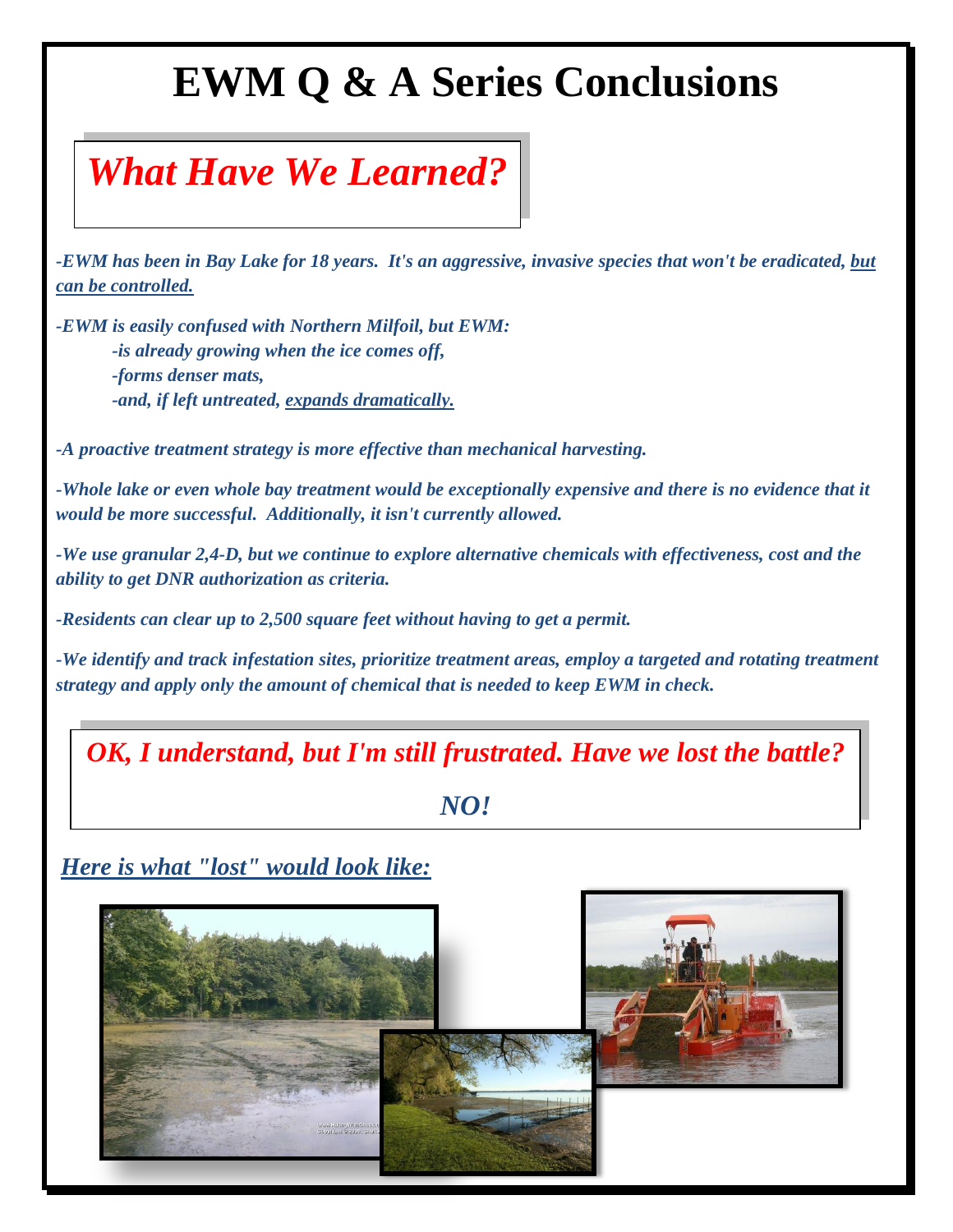

*has gotten less treatment. Note how it has expanded.*



*The blue arrows point to a few of the areas where limited, periodic treatments are necessary to avoid much larger infestations and treatments in future years.*



### *18 years of experience clearly shows that:*

*- our vulnerability is huge, particularly in the two northern bays where the "sunken islands" (and relatively shallow shorelines) provide perfect growing areas right in high traffic areas, but*

*-containment is possible (yes, there's EWM under the water in this picture).*